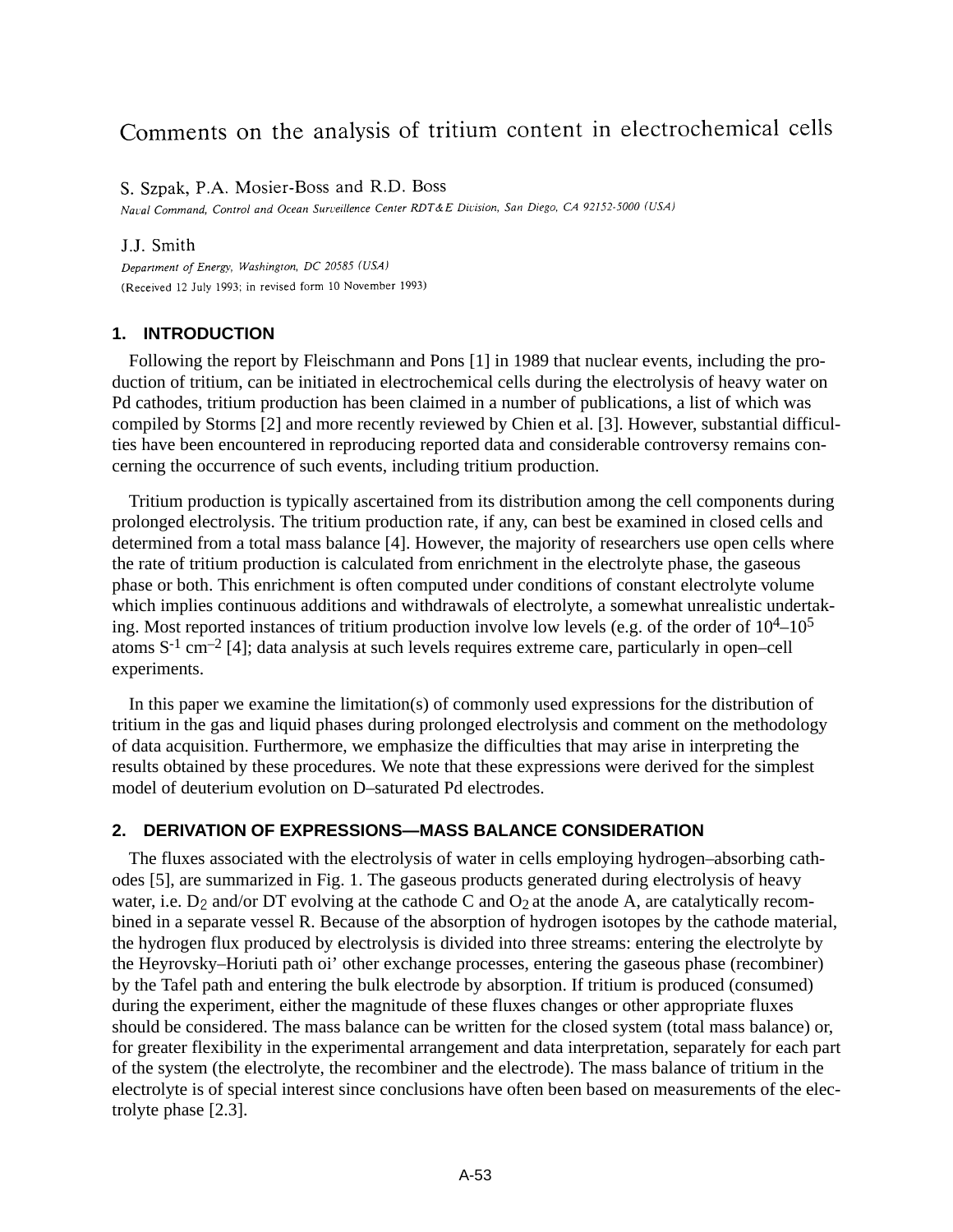

**Figure 1**. Mass balance on electrolyte: r, rates of mass change (subscripts 1, 2, 3 and 4 indicate electrolyte addition, removal by sampling, evaporation and electrolysis respectively); f, tritium mass fraction (subscripts g and l denote gas and liquid phases); cell components are shown by bold lines (A, anode; C, cathode; R, recombiner); concentration is schematic.

The time dependence of tritium concentration in the electrolyte phase is calculated by solving the equation

$$
\frac{d(fm)}{dt} = \sum_{n} f_n r_n + kq \ n = 1, 2, ... \tag{1}
$$

subject to experimental conditions specified by

$$
\frac{dm}{dt} = \sum_{n} r_n \tag{2}
$$

where *f* denotes the tritium mass fraction, *m* is the mass of electrolyte and the subscript *n* identifies the relevant process. Specifically,  $r_1$  is the rate of D<sub>2</sub>O addition to replenish that removed by electrolysis,  $r_2$ ,  $r_3$  and  $r_4$  (also called  $r(i)$ ) are the rates of removal due to sampling, evaporation and electrolysis respectively, and kq ( $k \le 1$ ) is that fraction of tritium, produced or consumed in the electrode interior *q*, that has been transferred to the electrolyte phase irrespective of the transport mode. As written, eqn. (1) implies that if tritium is generated within the electrode, it is transferred to the electrolyte phase or if it is consumed, it is removed from the electrolyte phase. Tritium balance on the recombiner and electrode are formulated in an analogous manner with the inclusion of the relevant fluxes identified in Fig. 1.

Substitution of *(2)* into (1) yields an equation of the type

$$
\frac{dy}{dt} + P(t)y = Q(t)
$$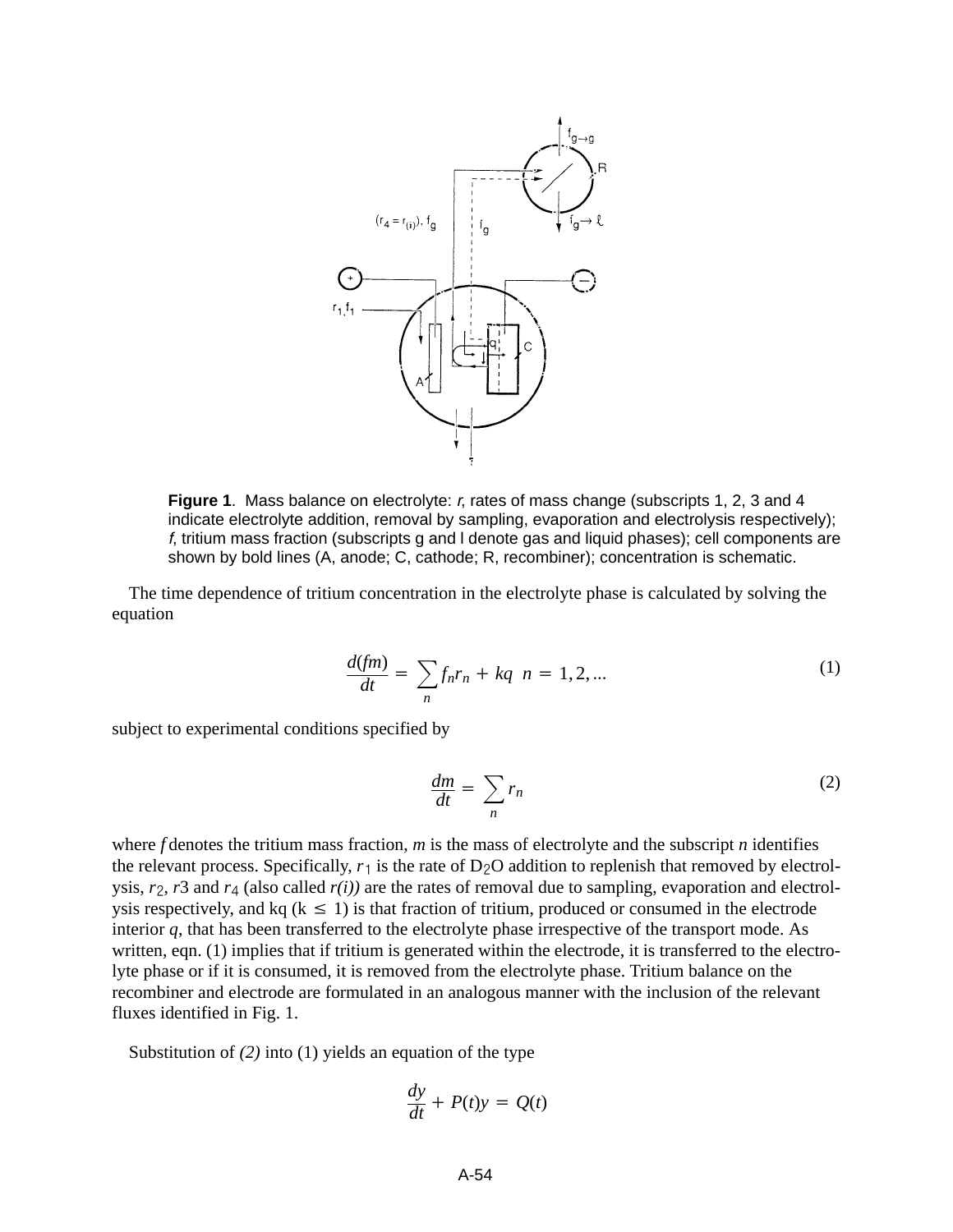which has the solution

$$
y = y(0) \exp\left(-\int_{0}^{t} P dt\right)
$$
  
+ 
$$
\exp\left(-\int_{0}^{t} P dt\right) \int_{0}^{t} Q \exp\left(\int_{0}^{t} P dt\right) dt
$$
 (3)

#### **2.1. Tritium in the Electrolyte Phase**

Analytical solutions of eqn. (3) describing tritium concentration in the electrolyte phase for two experimental procedures, i.e. constant electrolyte volume and intermittent sampling, are as follows.

**2. 1.1. Open Cell and Constant Electrolyte Volume**. When the cell is operated at constant mass of electrolyte, i.e. compensating for all losses by a continuous supply of electrolyte, we have (note that since  $dm/dt = 0$ ,  $m(t)=m(0)$ )

$$
m(0)\frac{df}{dt} + sf[r(i) + r_2] = f_1r_1 + kq
$$
\n(4)

where we have taken  $sf = f_2$ , where *s* is the isotopic separation factor (see Section 4.2 for further discussion). With  $P = s[r(i) + r_2]/m(0)$  and  $Q = (f_1r_1 + kq)/m(0)$ , the solution of eqn. (4) is

$$
f = f(0) \exp\left(-t/\tau\right) + \frac{f_1 r_1 + kq}{s r(i) + r_2} [1 - \exp\left(-t/\tau\right)] \tag{5}
$$

where  $\tau = m(0)/(sr(i) + r_2)$ . When additional constraints are imposed, e.g.,  $r_1 = r(i)$ ,  $r_3 = 0$ ,  $f_1 = f(0)$ , we obtain

$$
f = f(0) \exp^{(-t/\tau)} + \frac{f(0)}{s} [1 - \exp^{(-t/\tau)}] + \frac{kq}{sr(i)} [1 - \exp^{(-t/\tau)}]
$$
(6)

Rearranging eqn. (6), we obtain

$$
\frac{f}{f(0)} = s - (s - 1) \exp^{(-t/\tau)} \n+ \frac{kq}{sr(i)f(0)} [1 - \exp^{(-t/\tau)}] \tau = \frac{m(0)}{sr(i)}
$$
\n(7)

which is the form employed by Lin et al. (6) and Adzic et al. (7), with the last term determining the generation rate. In this formulation, the difference between the calculated distribution, without the production term, and the experimentally observed concentration is attributed to tritium generation, in particular to that portion that has been transferred to the electrolyte phase. The isotopic separation factor *s* employed here is defined in terms of the D/T atomic ratio.

A plot of tritium concentration in the electrolyte phase versus dimensionless time  $t/\tau$  is shown in Fig. 2, curve (a), for  $q = 0$ , while that in the "electrolytic" gas phase is shown by curve (a'). Suppose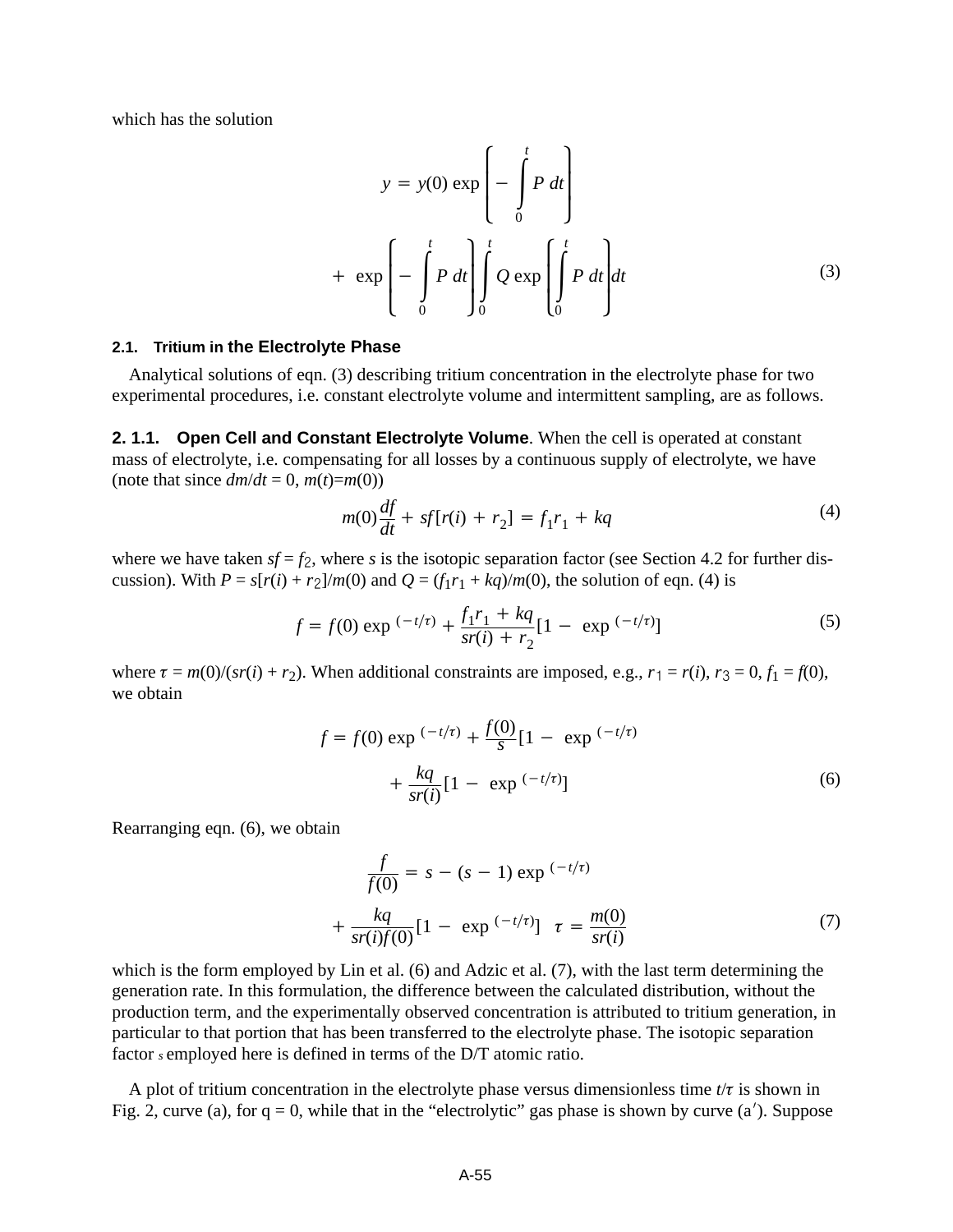that at  $t/\tau = 1$  (point A) a continuous production of tritium is initiated; the net result is new curves (b) and  $(b')$  for the electrolyte and recombined phases respectively. These curves are analogous to curve (a) but asymptotically approach the value  $s + kq/sr(i)f(0)$ . If, as reported [2,3], tritium production is a burst–like event followed by direct transfer to the gas phase, then the situation is different, i.e. the build–up in the electrolyte phase remains unchanged (curve (c)) but the tritium concentration in the gas phase is displaced (curve  $(c')$ ) which would effectively change the value of the separation factor *s*. While these results are interesting, the model assumes experimental conditions of known concentration of tritium in the electrolyte, without requiring sampling, and constant volume (i.e.  $r_2 = 0$ ) and  $r_1 = r(i)$ ). Neither of these assumptions is physically reasonable and, in practice, they are not usually met. These considerations lead to the following much more realistic case of intermittent sampling and addition.



**Figure 2**. Calculated tritium distribution between the electrolyte and "electrolytic" gas phase as a function of dimensionless time (calculations for  $s = 2$ ): (a), (a') liquid and gas phases for  $q = 0$ ; (b), (b') liquid and gas phases for  $q > 0$ ; (c') gas phase enrichment by pulse production, as indicated.

**2.1.2. Open Cell and Intermittent Sampling**. A more realistic sampling procedure is illustrated in Fig. 3, from which the tritium concentration in open cells is calculated as follows. An initial charge *m*(0) is electrolyzed at a constant cell current *I* for a specified time *t*, when a sample is withdrawn (to be analyzed for tritium), after which D*2*O is added to restore the original volume. Thus the rates  $r_1$  and  $r_2$  are zero, except when solvent is added or sample is removed, and  $r(i)$  is constant for a constant cell current (Faraday law). If the radioactive decay (ca. 0.5% per month) and the loss by evaporation are neglected, the time rate of change of tritium content between sampling is obtained by substituting eqn. (2), with  $r_1 = 0$  and  $r_2 = 0$ , into eqn. (1) and solving the resulting eqn. (3) which, with  $P = (s - 1)r(i)/[m(0) - r(i)t]$  and  $Q = kq(t)/[m(0) - r(i)t]$ , yields

$$
f(t) = [m(0) - r(i)t]^{s-1}
$$
  
 
$$
\times \left[ \frac{f(0)}{m(0)^{s-1}} + \int_{0}^{t} \frac{kq(t)}{[m(0) - r(i)t]^{s}} dt \right]
$$
 (8)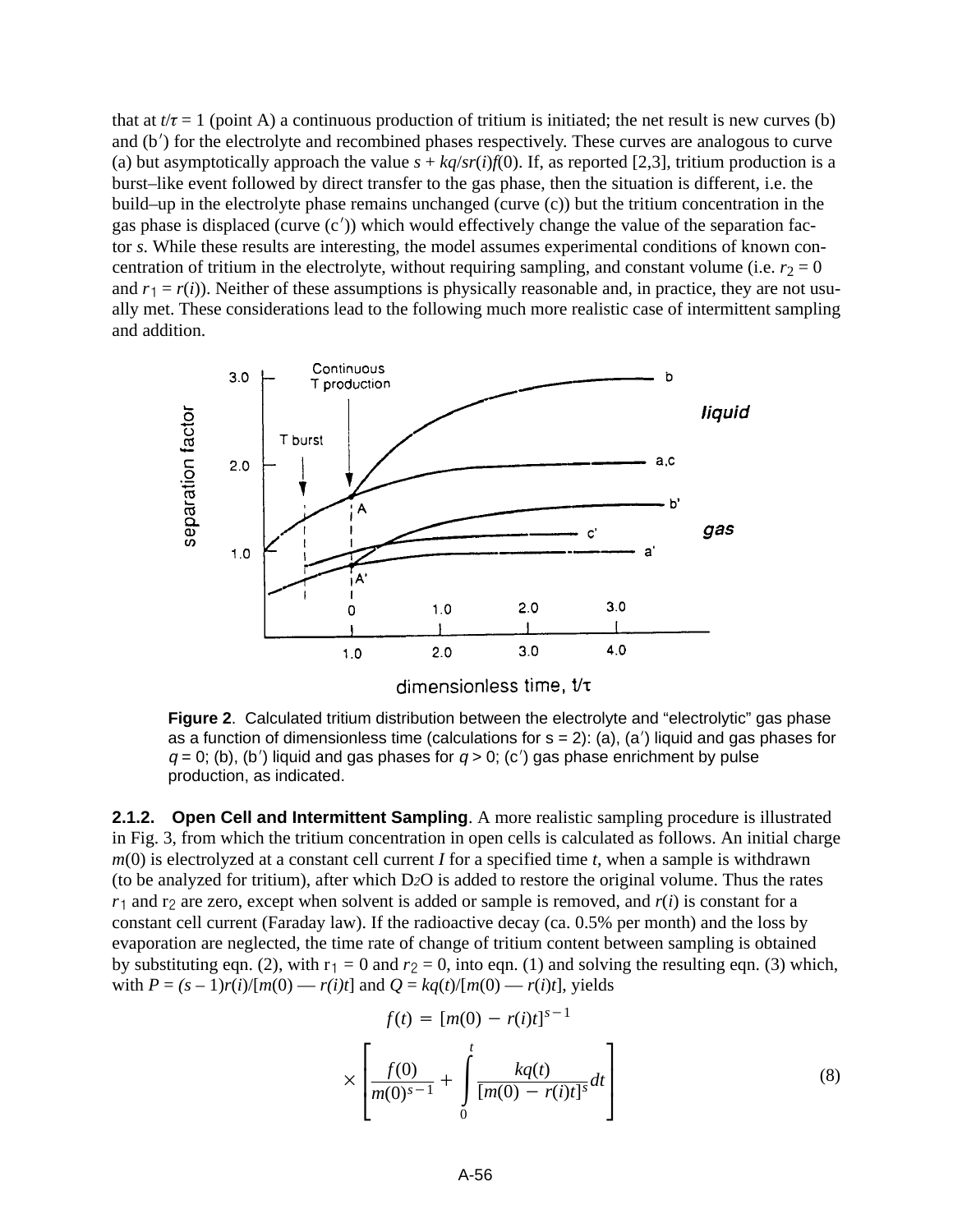

**Figure 3**. Sampling procedure for tritium generation in open cells:  $V_{e} = IM_{D2} \Delta t / 2F_p$  is the volume lost by electrolysis;  $V_s$  is the sampling volume;  $V_a$  is the electrolyte volume added to restore prior conditions.

In practice, when using eqn.  $(8)$  and assuming that the generation rate  $q$  is constant, the integral  $\int_0^t$ *t*  $[m(0) - r(i)t]^s dt$  can be treated as a weighting factor. For  $kq = \text{const}$ , eqn. (8) can be written as

$$
f = f(0) \left[ \frac{m(0) - r(i)t}{m(0)} \right]^{s-1}
$$

$$
+ \frac{kq}{(s-1)r(i)} \left\{ 1 - \left[ \frac{m(0) - r(i)t}{m(0)} \right]^{s-1} \right\}
$$
(9)

Equations (7) and (9) both suggest that the evidence for tritium production can be obtained by determining its concentration in the electrolyte phase alone, but only if the isotopic separation factor *<sup>s</sup>* is either constant or a known function of time. Plots of tritium distribution and build–up as a function of time as predicted by eqns. (7) and (9) are shown in Fig. 4. Curve  $(a')$  illustrates the time dependence of eqn. (7) corrected for sampling. Curve (b) is the time dependence predicted by eqn. (9). As can be seen, curves (a') and (b), when properly corrected for sampling effects, are nearly equivalent; hence either equation can be used for data analysis.

#### **2.2. Balance on Recombiner**

 $\mathbf{0}$ 

Because of the conditions imposed, i.e. constancy of the separation factor and a relatively low rate of tritium production [4], the mass balance on the recombiner can provide additional information. The tritium mass balance on the catalytic converter, working with an efficiency  $\varepsilon_r$ , is given in terms of the tritium mass fraction:

$$
f_g = \epsilon f_{g \to 1} + (1 - \epsilon_r) f_{g \to g} \tag{10}
$$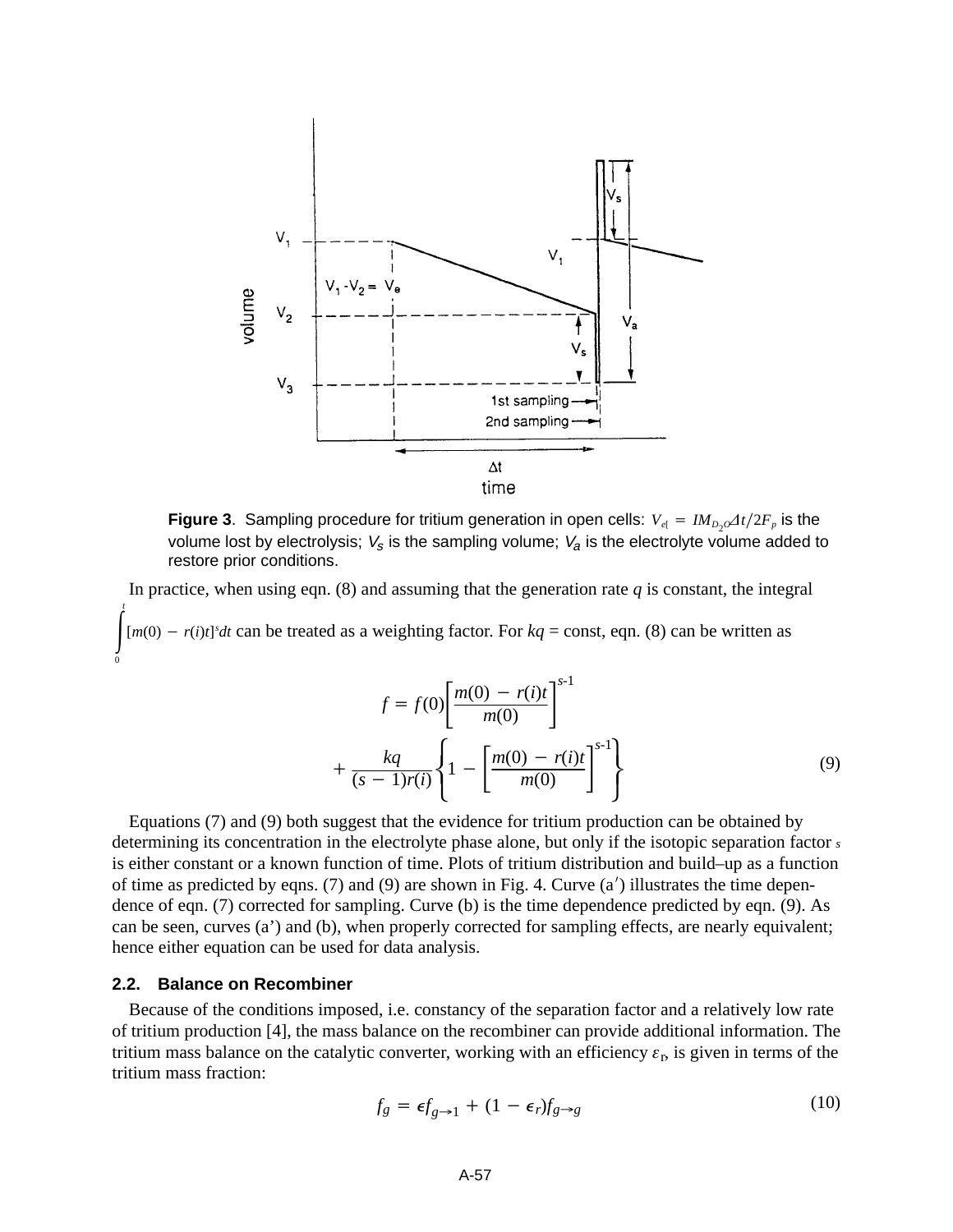

**Figure 4**. Calculated tritium distribution (simulated data) between "electrolytic" gas and electrolyte phases as a function of time: (a') time dependence of eqn. (7) corrected for dampling; (b) time dependence of eqn. (9). Input data:  $s = 1.8$ ; initial  $[{}^{3}H] = 300$  dpm ml<sup>-1</sup>.

where subscript  $g \rightarrow l$  refers to the mass fraction found in the liquid collected during catalytic conversion and  $g \rightarrow g$  indicates the fraction that is lost due to the inefficiency of the recombiner. Assuming perfect mixing in the catalytic converter and recognizing that the rate of reaction of  $D_2$  with  $O_2$  is faster than that of DT, we must introduce a second separation factor, i.e.  $s^* = f_{g\rightarrow 1}/f_{g\rightarrow g}$ , which, when substituted into eqn. (11), yields

$$
f_g = f_{g \to 1} \left( \epsilon_r + \frac{1 - \epsilon_r}{s^*} \right)
$$
 (11)

Since  $s^*$  is not generally known, care must be taken to provide a sufficiently large catalyst area to match the rate of recombination with the rate of the gas evolution, so that  $\epsilon_{r\rightarrow 1}$ , thereby removing the term which contains *s***\****.* Failure to do so would produce a systematic underestimation of the tritium content in the gas phase.

#### **3. DATA ACQUISITION–EXPERIMENTAL PROCEDURE**

In principle, any cell design may be employed. In practice, cells are usually constructed in such a manner as to provide a uniform current density distribution on the Pd cathode which is totally immersed in an electrolyte. Operating cells are considered to be open systems if the evolving gases are allowed to escape and/or are catalytically recombined in a separate compartment. The solvent evaporation rate must be minimized by either installing a reflux condenser or providing a cooling jacket. In what follows, uncertainties associated with tritium analysis and sampling procedure are assessed.

#### **3.1. Tritium Analysis**

The commonly used analytical procedure employed to measure tritium content is the liquid scintillation technique. In this technique, a sample is added to a scintillation cocktail (e.g. Fisher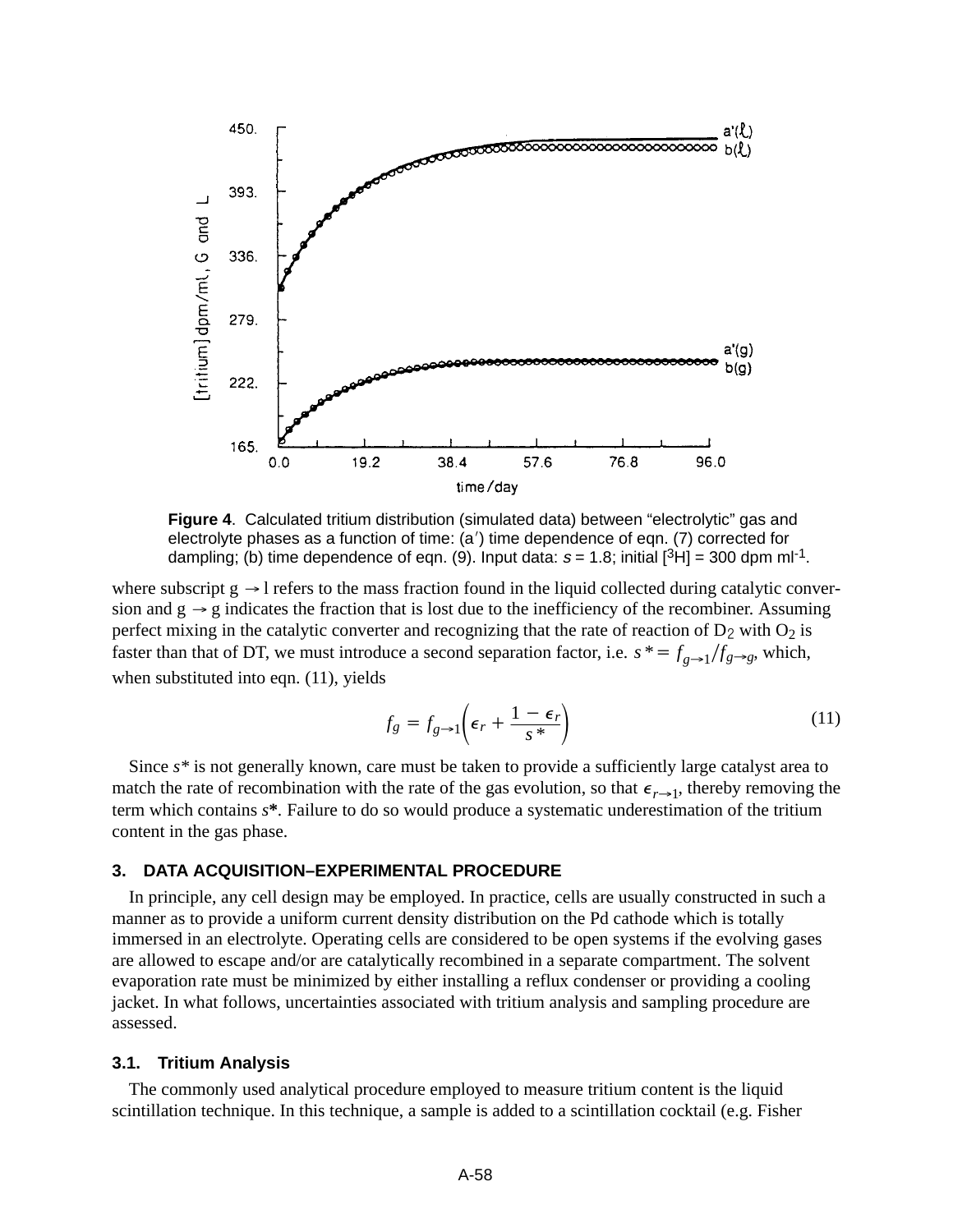Scientific ScintiVerse E Universal LSC Cocktail). The prepared solutions are then counted for a given amount of time, depending upon the accuracy required, in a scintillation counter such as the Beckman LS 6000 LL. Care must be taken to ensure stabilization and adequate compensation for chemiluminescence and photoluminescence. Samples containing dissolved  $Pd^{2+}$  ions should first be distilled to dryness before the distillate is added to the scintillation cocktail. Chemiluminescence from alkaline solutions can be eliminated by the addition of glacial acetic acid. Shielding in the detector compartment is necessary to reduce the cosmic–ray–induced  $\gamma$ –ray background.

We have determined the accuracy of this method using replicate samples; the results are summarized in Table 1. As can be seen, the results all fall within  $\pm 1$  standard deviation. It should be noted that count times depend on the concentration of tritium. For example, high levels of T, such as are present in samples from Cambridge Isotopes Laboratories Ltd. (ca. 350 dpm  $ml^{-1}$ ) require times of about 200 min, while  $D_2O$  samples with low tritium concentrations (e.g. those from Isotec Inc.) require longer count times for the same accuracy.

| Sample  | $[3H]/dpm$ ml <sup>-1</sup> |                |  |
|---------|-----------------------------|----------------|--|
|         | $\mathcal A$                | Β              |  |
|         | 346                         | 19.6           |  |
| 2       | 343                         | 18.9           |  |
| 3       | 343                         | 19.7           |  |
| 4       | 345                         | 19.0           |  |
|         | 346                         | 18.5           |  |
| Average | $345 + 4$                   | $19.1 \pm 1.2$ |  |

**Table 1**. Error estimate for tritium content in heavy water.

A,  $D_2O$  with high  ${}^3H$  content (source: Cambridge Isotopes, lot no. F 3791), counting time 240 min.

B,  $D_2O$  with low <sup>3</sup>H content (source: Isotec Inc., lot no. PV 0651), counting time 600 min.

Error in counting efficiency: A,  $\pm 4$ ; B,  $\pm 1.2$ .

### **3.2. Sampling Procedure**

A sampling procedure is illustrated in Fig. 3. Initially, an electrolyte of known tritium content is placed in an electrochemical cell and electrolyzed at constant cell current *I* for a time period *t.* At this time, a known volume of electrolyte is removed and analyzed for tritium content. The electrolyte volume is adjusted and a second sample is removed for tritium analysis. In this manner, the electrolyte volume and concentration are accurately known for the beginning of the next time interval. Concurrently D*2*, DT and O2 gases are catalytically recombined to form D*2*O (or DTO) and the resulting liquid is collected in a separate vessel for tritium analysis. The design of the recombining vessel must assure that the samples taken out for tritium analysis are representative of the total D2O and DTO recombined throughout a given time interval.

In addition to analytical errors (Table 1), there are uncertainties in the electrolyte volume owing to sampling as well as the constancy of cell current and measurements of the time intervals. To illustrate the magnitude of these uncertainties, a representative sample of data from several experiments is assembled in Table 2 for the sampling procedure described in Fig. 3. The first column lists the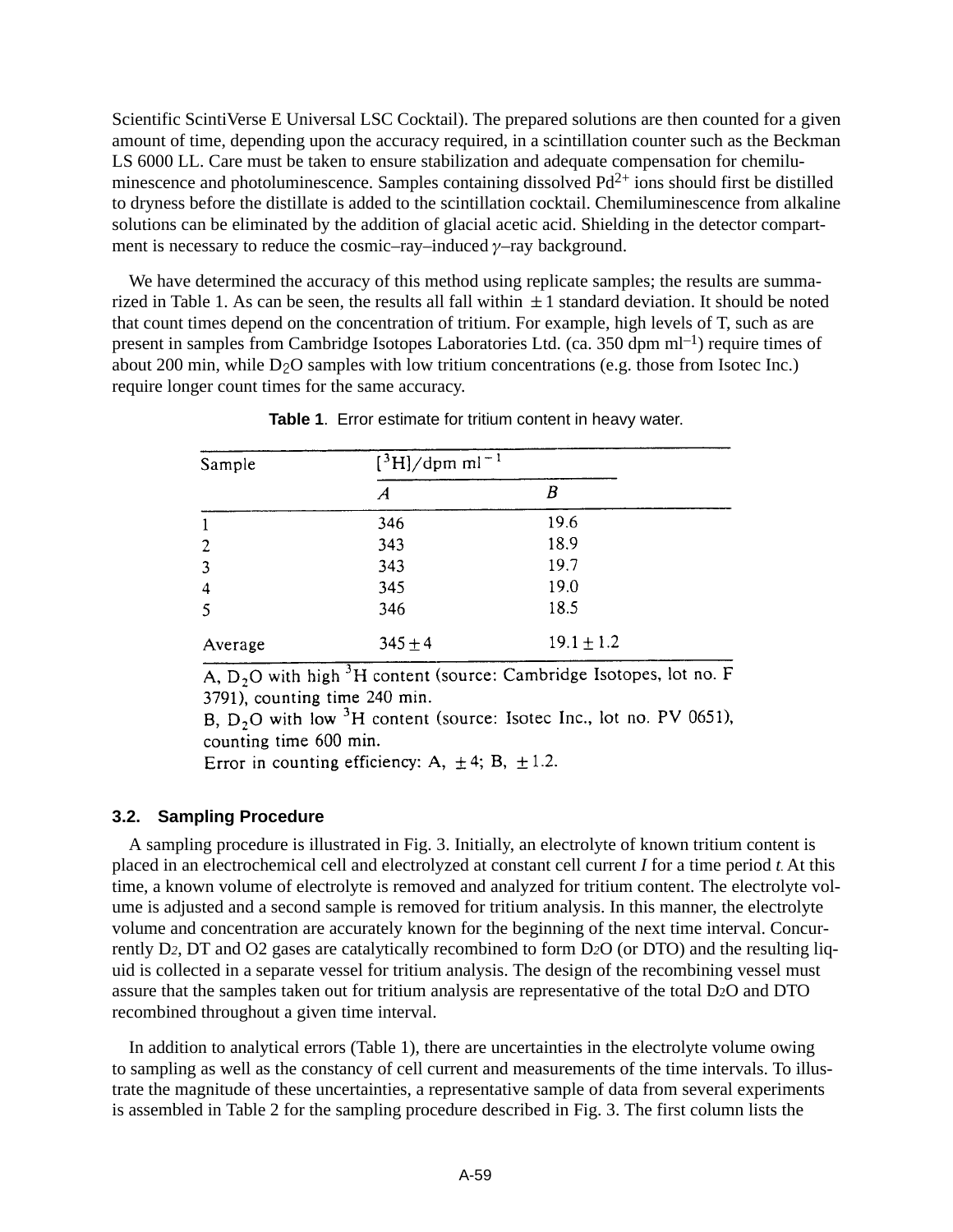electrolyte volume  $V_1$  at the beginning of a particular time period. This initial volume is reduced to  $V_2$ by electrolysis at the cell current *I* for a time interval  $\Delta t$ , and by sampling to  $V_3$ . To restore the electrolyte volume, an additional volume  $V_a$  of  $D_2O$  with a known tritium content is added and, after mixing, a second sample is removed from the cell for analysis. The remaining volume is the new initial volume  $V_1$  for the next time interval. It should be noted that the second sample provides a means by which to estimate the magnitude of the sampling errors, as shown by the calculated and observed tritium content (Table 2, columns 5 and 6). The data in Table 2 indicate that the greatest source of error in these analyses is due to the uncertainty in the tritium measurement itself and not the volume measurements.

| $V_1$ /ml      | $10^{-5}$ <i>IAt</i> /As | $V_2$ /ml      | $V_{\rm s}/\text{ml}$ | $[{}^3H]/dpm$ ml <sup>-1</sup> |              |
|----------------|--------------------------|----------------|-----------------------|--------------------------------|--------------|
|                |                          |                |                       | Observed                       | Calculated   |
| $40.30 + 0.06$ | 7.41                     | $36.15 + 0.08$ | $8.89 + 0.01$         | $16.1 + 1.2$                   | $15.8 + 1.0$ |
| $39.47 + 0.08$ | 6.284                    | $35.94 + 0.09$ | $11.85 + 0.01$        | $15.2 + 0.9$                   | $15.9 + 1.1$ |
| $41.84 + 0.17$ | 6.045                    | $38.45 + 0.17$ | $5.93 + 0.01$         | $18.9 + 1.2$                   | $18.5 + 0.9$ |
| $50.31 + 0.05$ | 10.28                    | $44.54 + 0.05$ | $8.21 + 0.01$         | $411 + 4$                      | $412 + 4$    |
| $47.89 + 0.06$ | 11.72                    | $41.31 + 0.06$ | $6.59 + 0.01$         | $425 + 4$                      | $424 + 4$    |

| Table 2. Error estimate in initial conditions (volume) by tritium content measurements. |
|-----------------------------------------------------------------------------------------|
|-----------------------------------------------------------------------------------------|

Uncertainties: time,  $\pm 10$  s, cell current I,  $\pm 0.001$  A. Syringes for sample removal and D<sub>2</sub>O addition were calibrated prior to use to minimize volume errors; the largest source of error is the tritium measurement itself.

These experiments typically run for a month or more. The first three rows are results from an experiment using low tritiated  $D_2O$ . We are showing the results from three different days, or time intervals, during the course of that experiment. The last two rows are from an experiment using  $D<sub>2</sub>O$  with a higher initial tritium content and the results tabulated are from two different time intervals.

The uncertainties in  $V_1$  and  $V_2$ , the volumes at the beginning and end of a time interval  $\Delta t$ , reflect the propagation of error from prior samplings.

## **4. RESULTS AND DISCUSSION**

Two approaches to the interpretation of the data are considered: a curve–fitting technique and a comparison of calculated and observed values. As written, eqn. (2) specifies the sampling procedure, thereby indicating whether eqn. (7) or eqn. (9) is more suitable. For example, the necessary condition leading to eqn. (7) is the maintenance of a constant electrolyte volume throughout the duration of an experiment. In practice, this condition is violated by sampling and electrolysis. However, there is no need to maintain the electrolyte volume constant when employing eqn. (9). The only requirement is that the values for the volume, tritium content and cell current be known accurately at the beginning of each time period.

#### **4.1. Curve–Fitting Technique**

In general, curve–fitting techniques are adequate when simple and clearly defined models describe the physical situation and when large amounts of data have been collected, typically over a long period of time. Below, we apply curve fitting to determine whether it is useful in the analysis of the tritium concentration data.

Equation (9) has two adjustable parameters which are coupled to one another, namely, the isotopic separation factor *s* and the tritium generation rate *q.* We have tested the evaluation of these quantities by applying a computer—aided analysis utilizing, for example, the Nelder–Mead algorithm which adjusts these parameters in such a way as to minimize the sum of the squares of the residuals. In a general case, two additional parameters associated with experimental procedures should be included, namely the faradaic and recombining efficiencies  $\varepsilon_f$  and  $\varepsilon_r$ . The first parameter arises from the reduction of oxygen generated at the anode and dissolved in electrolyte; the second is due to differences in the kinetics of the reaction of  $D_2$  and DT molecules with oxygen.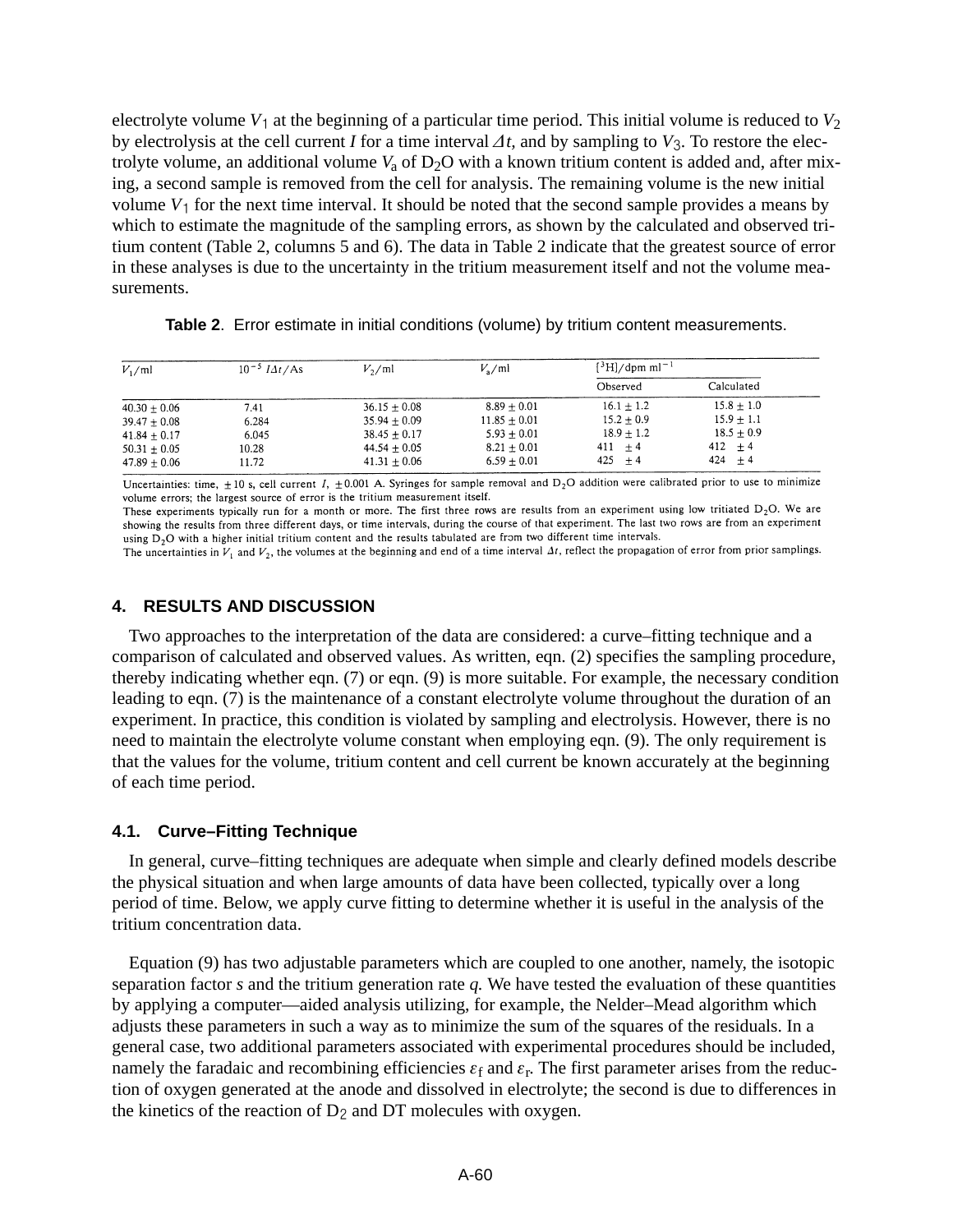To assess the usefulness of the curve–fitting technique, simulated data for tritium in the gas and liquid phases were generated by solving the differential equations describing the rate of change of tritium in the electrolyte, on the recombining electrode and in the gas phase. The simulated data were generated both with and without superimposed 1% Gaussian noise. Figure 5 shows the simulated data with superimposed 1% Gaussian noise for an a priori given cell current profile and low continuous production of tritium beginning on day 40. Analysis of the data set by computer–assisted fitting shows strong coupling between the adjustable parameters. The results are given in Table 3 and imply that, even for this simple case, the interpretation is ambiguous. Clearly, when the noise–free data are fitted for only the first 40 days (Table 3, column 1) the resulting values for the parameters are in excellent agreement with the values used to generate the data set. When the same procedure is applied to the noise–added case it shows a substantial degradation of the accuracy of the determined parameters (Table 3, column 2). When the data are expanded to include the last 10 days (Table 3, columns 3 and 4), i.e. when  $q > 0$ , the resulting fits decrease significantly in accuracy. Indeed, the plot shown in Fig. 5(b), for the residuals versus the day, is a clear indication of a failed fit attempt. The residuals are not Gaussian deviations but are clearly systematic. These deviations persist in the noise–added case (Fig. 5(c)), but are masked to a great extent by the noise.

One of the more interesting points regarding the 50 day computer analyses (Table 3, columns 3 and 4) is the evaluation of faradaic efficiencies greater than 100%. This results in the calculation of an artificially large replenishment volume. Consequently, additional amounts of tritium are added to the system and, in effect, the faradaic efficiency becomes a production term. Indeed, when this amount of "excess" tritium is calculated, it is actually larger (on an atoms per second basis) than the fitting parameter of *q.* This shows that in order to evaluate any value for the production (consumption) of tritium, great care must be taken with regard to the determination of all other parameters.

The computer program used to analyze the data was modified to include a parameter *d* which is the time at which tritium generation occurs. The results of this computer analysis are summarized in Table 3, column 5. Although the faradaic efficiency is greater than 100%, the computer analysis yielded a generation rate of 7837 atoms  $s^{-1}$  beginning on day 41.97. This compares remarkably well with the values used to generate the data set. A more sophisticated treatment is required to analyze examples of multiple bursts of tritium production; we have not yet investigated this situation.

# **4.2. Expected Versus Observed Behavior**

The distribution of tritium between the "electrolytic" gas phase and the electrolyte arises from competition involving the various surface and bulk processes. In the absence of current (at equilibrium), this distribution is dictated by the equality of chemical and electrochemical potentials. With the current flowing, however, the separation factor is the dominant governing parameter in the distribution of tritium between the gas and liquid phases. Theoretical aspects of the separation factor have been thoroughly discussed by, among others, Bockris and Srinivasan [8] and Conway and Salomon [9], and those pertaining to the Pd/D system have been considered by Dandapani and Fleischmann [10].

When either eqn. (7) or eqn. (9) is employed, constancy of isotopic separation is assumed. It has been shown that, if tritium concentration data are available for both phases as a function of time, a curve–fitting technique provides a means of determining the value of the separation factor s. Application of this technique to several experimental runs has consistently yielded a separation factor of 1.8, which compares reasonably well with  $s = 2$  reported in the literature [2,3]. Once the separation factor is known, the distribution of tritium between the gas and liquid phases can be calculated for any given cell current profile. If an excess of tritium is detected, its source, with either a constant or a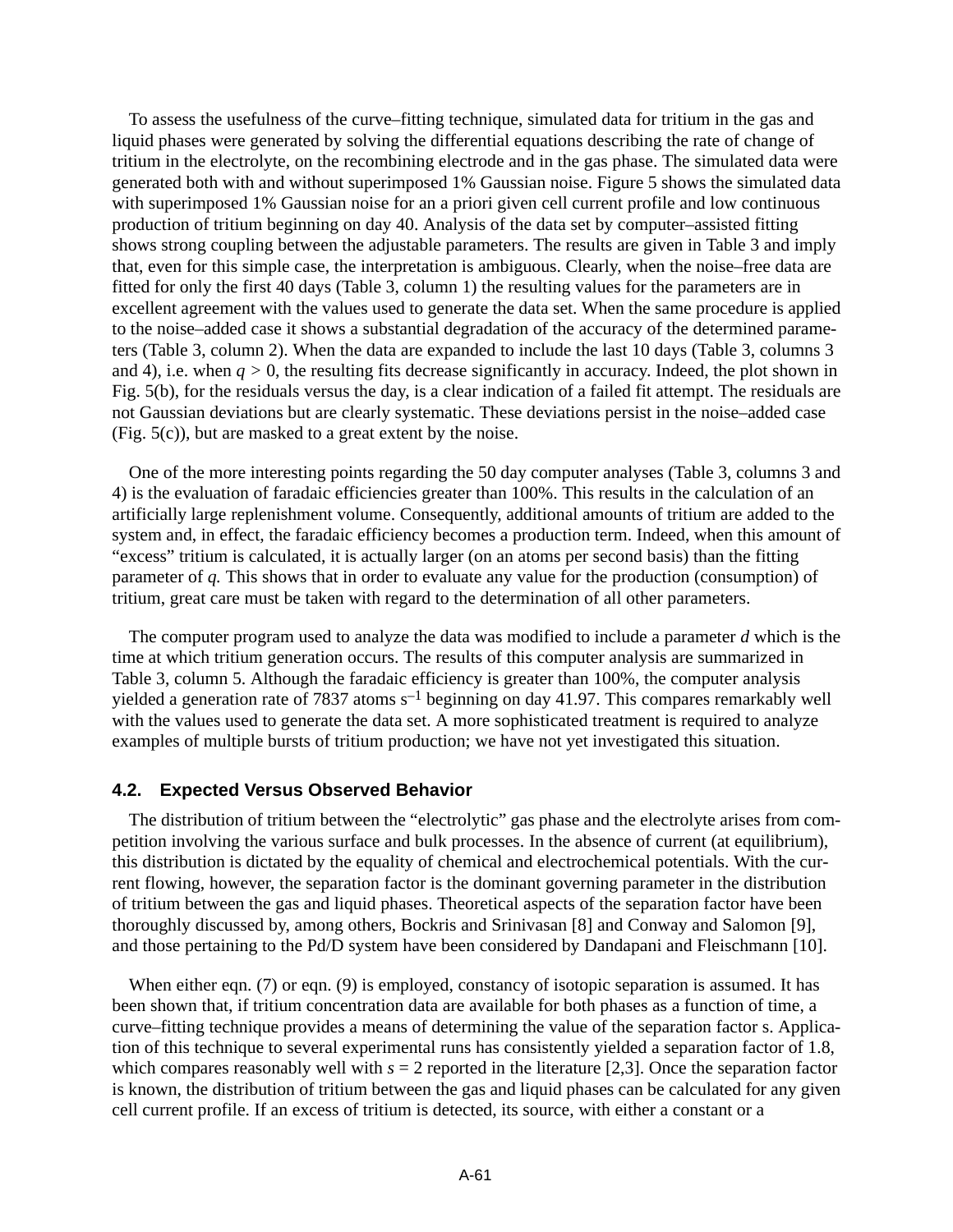

**Figure 5**. Summary of curve–fitting results for simulated data (see Table 3 for input parameters): (a) plots of data points and computer-generated curves as a function of time (this data set includes Gaussian noise); (b) plots of residuals (no Gaussian noise); (c) plots of residuals with 1% Gaussian noise on data. , liquid sample prior to addition of electrolyte to restore volume;  $\bigcirc$ , liquid sample after adding electrolyte;  $\bigtriangleup$ , gas phase data.

|                                         | First 40 days, | First 40 days | All 50 days, | All 50 days | All 50 days <sup>a</sup> |
|-----------------------------------------|----------------|---------------|--------------|-------------|--------------------------|
|                                         | no noise       | with noise    | no noise     | with noise  | with noise               |
| S                                       | 1.79959        | 1.80108       | 1.7989       | 1.79882     | 1.79429                  |
| $\epsilon_{f}$                          | 100.379        | 100.690       | 106.762      | 106.076     | 105.814                  |
| q/                                      | 6.26512        | 1601.78       | $-1057.97$   | 676.810     | 7837.44                  |
| $(atoms s-1)$                           |                |               |              |             |                          |
| Goodness of                             | 1.00000        | 0.985501      | 0.993660     | 0.985784    | 0.988925                 |
| fit                                     |                |               |              |             |                          |
| Commencement<br>of ${}^{3}H$ generation |                |               |              |             | 41.9715                  |

**Table 3**. Computer analysis of simulated data.

Input data:  $I = -50$  mA for 480 h,  $I = -300$  mA for 720 h;  $q = 10^4$  atoms s<sup>-1</sup> for 240 h, commencing at 1680 h; s = 1.8,  $\epsilon_r = 1.00$ ;  $S^* = 1.00$ ,  $\epsilon_f = 1.00$ ,  $+q = 10^4$  atoms s<sup>-1</sup>.<br><sup>a</sup> In this computer analysis, the subroutine was modified to include a fifth parameter d, the time at which tritium production occurs.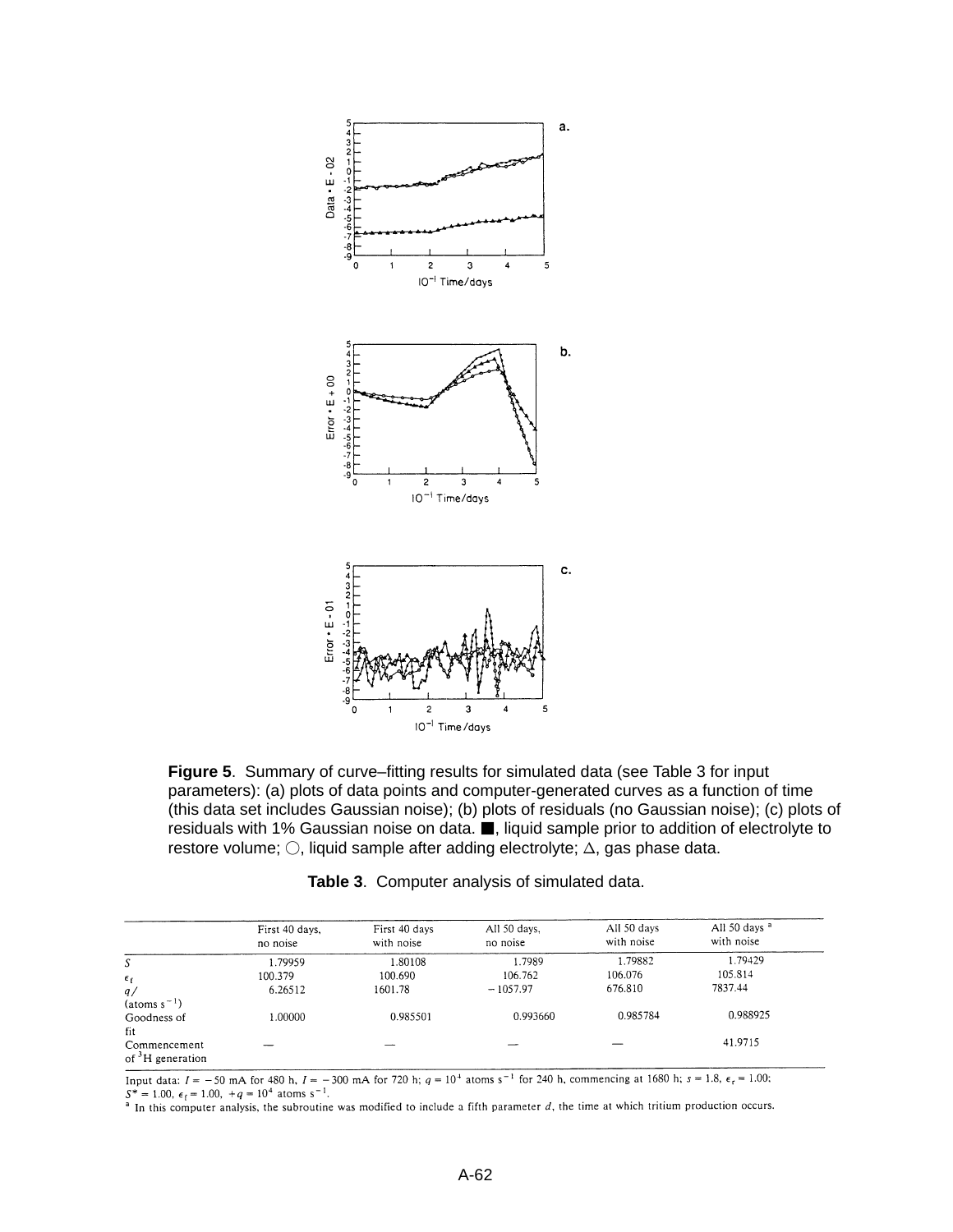time–dependent generation rate, can be located within either the interphase or the bulk electrode. Regardless of the location, magnitude and time dependence of the source, the fluxes leading to the distribution of tritium between the gaseous and liquid phases must originate at the adsorption plane. After the reduction of  $D_2O/DTO$ , three distinct transport paths are possible: (i) adsorbed T atoms can exchange only with D atoms of the D*2*O molecules of the liquid phase; (ii) T atoms may enter the gas phase directly; (iii) adsorbed species may diffuse in the electrode interior. Path (iii) would strongly influence the distribution by controlling the concentration of adsorbed tritium and must therefore be considered whenever total mass balance is attempted. In practice, neither the constancy of tritium generation nor a single transport path can be assumed, thus making a detailed interpretation more speculative, as illustrated in Figs. 6 and 7 where Pd electrodes with two different surface, morphologies were employed. Figure 6 illustrates the distribution of tritium when the electrolysis was carried out on a dense metallic thin–film Pd electrode, while Fig. 7 summarizes the results obtained with a mossy dendritic electrode produced during the Pd/D code–position process [11].

Examination of the data presented in Fig. 6 shows that the tritium content in the electrolyte phase follows the calculated values within the limits of experimental error. Initially, the tritium content in the gas phase is much greater than that calculated for the isotopic separation factor. Such an increase in tritium content in the gas phase could be interpreted as evidence of tritium production. If this were the case, then the generated tritium would have to be transferred directly into the gas phase. In terms of the fluxes, this would mean that the surface processes leading to nucleation and growth of gas bubbles are faster than those responsible for tritium exchange with the incoming D2 O molecules (path (ii)). Another explanation could be offered, namely that the constancy of the *s* factor was not preserved within the time interval examined. Also, a time–dependent preferred absorption process into the uncharged electrode may account for the observed data. The existence of several possible explanations shows clearly that it is not possible, at this time, to come to a definitive conclusion regarding any possible tritium production/consumption.

We have applied the analysis to the tritium data reported by Bockris et al. [12] (Fig. 7). This distribution implies that the *s* factor is dependent on cell current and time, yielding a normal distribution, with  $s = 2$  during the codeposition period (i.e. the first 80 h). Shortly after the cell current is tripled, a drastic change in the tritium distribution occurs and an excess of tritium appears in both phases. In terms of the model (eqns. (7) and (9)) tritium production has occurred with preferred transfer to the gas phase  $(s = 1.2)$ . This situation remains unchanged until shortly before the next sampling (Fig. 7, point B). At this point, the tritium distribution yields an apparent *s* factor of 2.7. Assuming the constancy of the *s* factor, the model suggests burst–like production with preferred transfer to the electrolyte. The lower than expected tritium content in the gas phase would indicate that the burst occurred just before sampling (point B) since the reported tritium content is an average over the collection period. This high activity diminished with time and returned to normal with *s* = 2.0 (Fig. 7, point C).

The isotopic separation factor is a complex function representing the dynamics of the electrode– electrolyte interphase involving the various equilibria and transport and exchange processes [13]. Some variations in the *s* factor are thus expected. Whether or not a change from  $s = 2.7$  to  $s = 1.2$  is realistic and corresponds to the change in the dynamics for the same charging conditions remains an open question. Therefore it would appear that additional information (e.g. total mass balance) is highly desirable if definitive statements are to be made.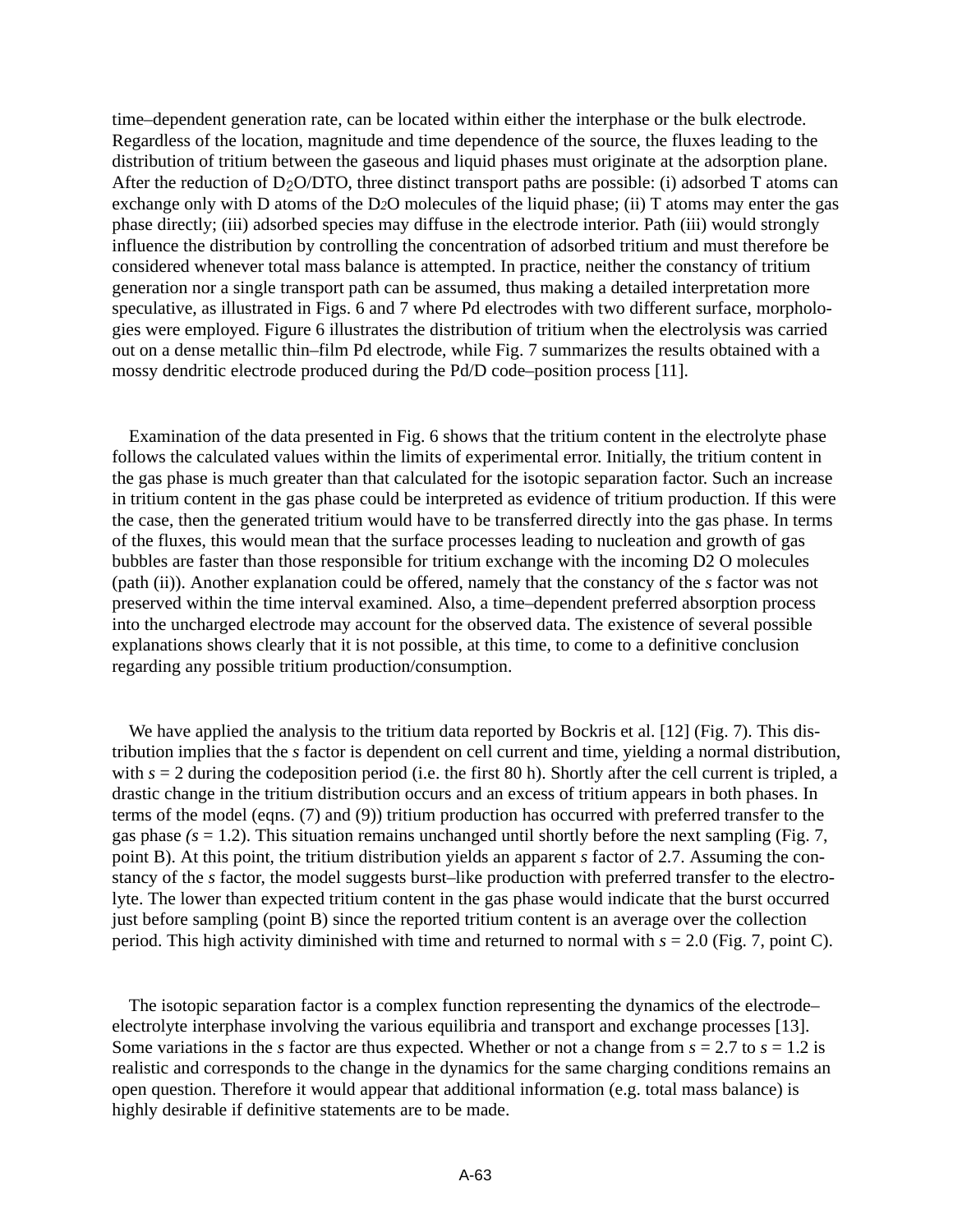

**Figure 6**. Tritium distribution as a function of time (electrode, thin film with a smooth surface prepared by electrodeposition; mode of operation, constant-current electrolysis in open cells): -: computed distribution using the isotopic separation factors indicated;  $\equiv$ measured tritium content in the electrolyte and gas phase.



**Figure 7**. Tritium distribution as a function of time (electrode, prepared by codeposition from PdCl<sub>2</sub> solution; mode of operation, open cell with cell current profile indicated): –<br>calculated distribution using  $s = 2.0$ ; \_\_\_\_\_ experimentally measured tritium con experimentally measured tritium content (data from ref. 12). Experimental s values are indicated.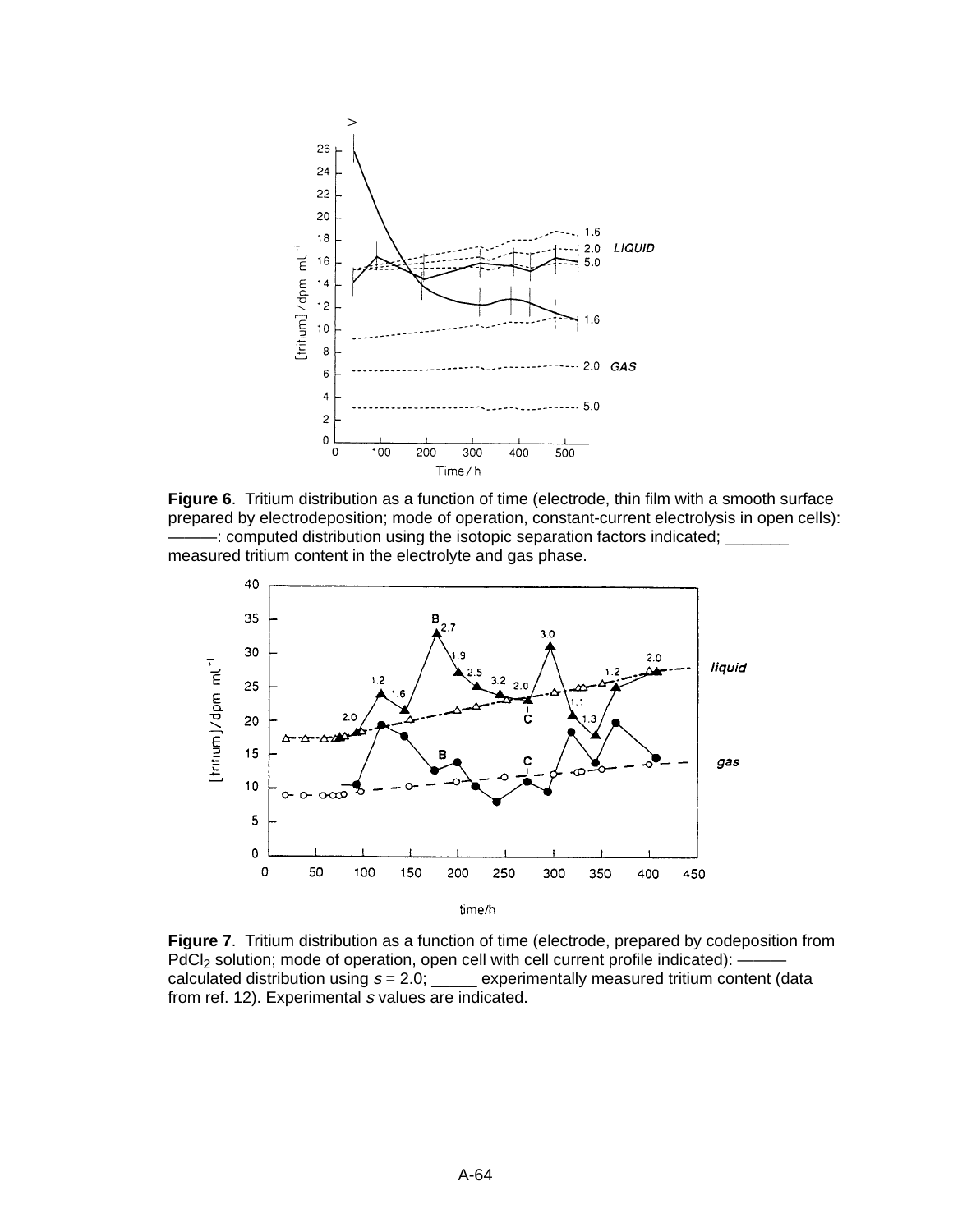# **5. CONCLUDING REMARKS**

An analysis of commonly employed experimental procedures and theoretical concepts has led to the following conclusions.

(i) Irrespective of the production term, the isotopic separation factor can be reliably determined by computer–aided analysis if tritium concentration data in both the gas and electrolyte phases are available.

(ii) Apparent changes in the isotopic separation factor, as a function of cell current and time, identify the dominant process(es).

(iii) The design of the "electrolytic" gas recombining vessel must assure that samples are representative of the total D2O and DTO contents, i.e. the area of the catalytic surface must be sufficiently large to yield 100% efficiency.

(iv) The greatest source of error is the determination of tritium content, particularly at low concentrations. The error can be substantially reduced by increasing the counting time.

(v) When operating open cells with multiple samplings, care must be taken to assure good control of the electrolyte volume. Additional sampling is advisable to establish initial conditions for the next time interval accurately.

As a final closing remark, we should like to point out that one of the difficulties in providing irrevocable evidence of nuclear activities in open electrochemical cells via tritium analysis arises from, and is aggrevated by, intermittent and/or low generation rates. Such random events tend to prevent reproducibility despite a strict control of experimental conditions, and low generation rates could easily be too small to be reliably differentiated from zero. Therefore the most reliable method of determining tritium generation is through the use of closed cells, i.e. by taking the difference in tritium contents in all cell elements before and after completion of an experiment.

# **ACKNOWLEDGMENTS**

The authors would like to thank Dr. C.J. Gabriel for computer analysis of the simulated data and Dr. D.R. Rolison for her comments during the preparation of this manuscript.

# **REFERENCES**

- 1. M. Fleischmann, S. Pons and M. Hawkins, J. Electroanal. Chem.. 261(1989) 301.
- 2. E. Storms, Fusion Technol., 20(1991)433.
- 3. C.–C. Chien, D. Hodko, Z. Minevski and J. O'M. Bockris. J. Electroanal. Chem.. 338 (1992)189.
- 4. 4F.G. Will, K. Cedzynska, M.C. Yang, J.R. Peterson, H.E. Berge— son, S.C. Barrowes, W.J. West and D.E. Linton, Proc. 2nd Conf. on Cold Fusion, Como, 29 June—July 4 1991, Italian Physical Society, Bologna, 1991, p. 373.
- 5. S. Szpak, C.J. Gabriel, J.J. Smith and R.J. Nowak, J. Electroanal. Chem., 309 (1991) 273.
- 6. G.H. Un, R.C. Kainthla, N.J.C. Packham, O. Velev and J.O'M. Bockris, Int. J. Hydrogen Energy, 15 (1990) 537.
- 7. R.E. Adzic, D. Gervasio, I. Bae, B. Cahan and E. Yeager, Proc. 1st Annu. Conf. on Cold Fusion, Salt Lake City, UT, 28—31 March 1991, National Cold Fusion Institute.